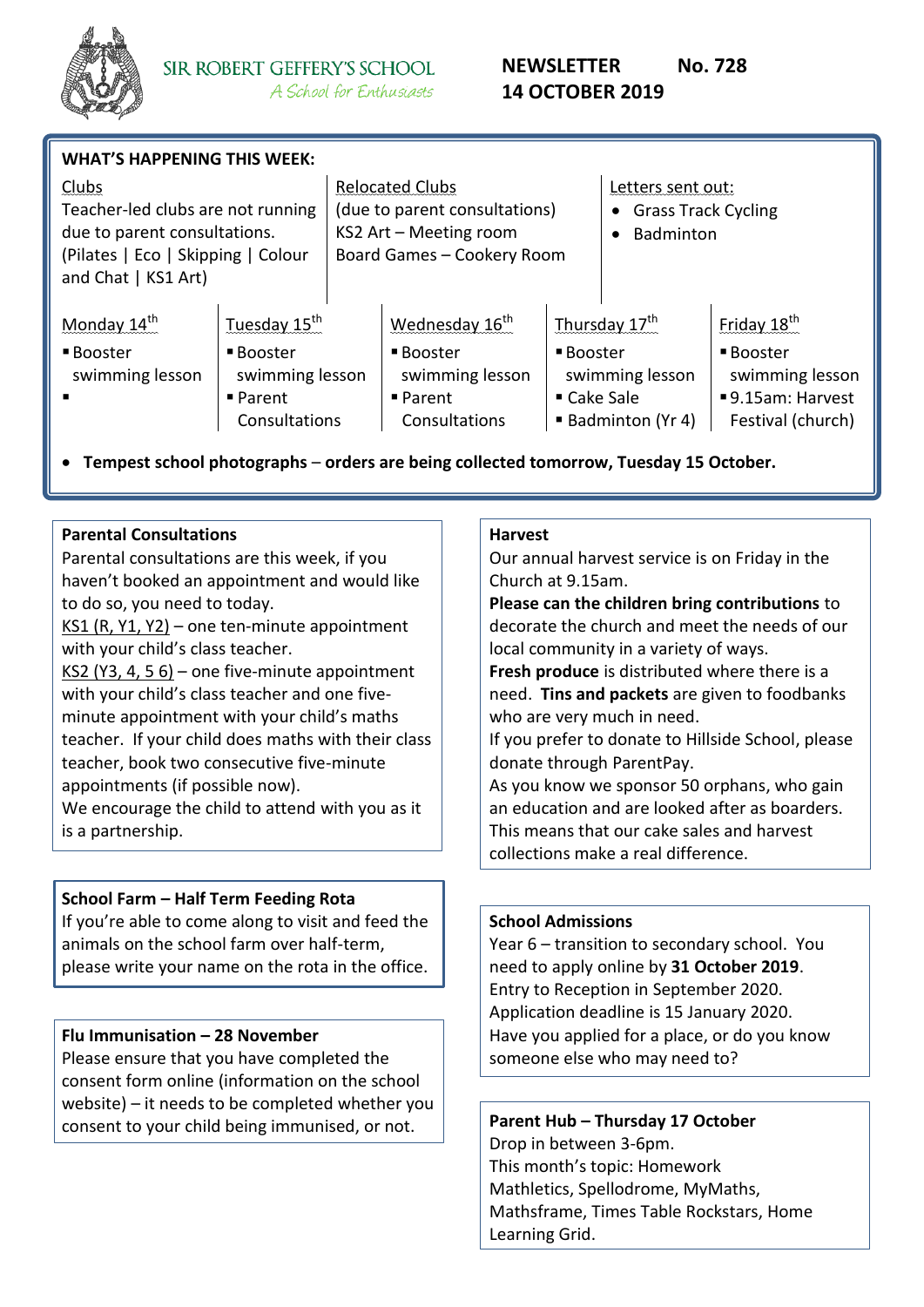### **Thank you to all**

Thank you for supporting your child/ren so well this half term and to staff for their hard work in planning high quality learning. There has been some amazing learning. All children from Year 2 to Year 6 have been to the Apple Store and extended their programming skills. The residentials offered many different learning experiences and gave staff the opportunity to develop relationships with their classes as well. Clive Pig has been in twice and delivered workshops on Anglo Saxons and Beowulf.

### **Winter School Uniform Reminder**

After half term, children need to be wearing smart winter uniform.

This means proper school shirts and ties at all times. School shoes and not trainers are needed. Green tights, skirts or pinafore dresses please, not grey.

We encourage children to take a pride in their appearance.

### **CAP WORKSHOPS**

We run these every 18 months, as part of our Child Protection and Safety arrangements. Please see the information on the next page that invites you to a meeting beforehand.

### **Tables**

Remember the children can access Times Tables Rockstars at any time. This is a fun way to practise and gain instant recall.

### **Purple Mash**

This site has so many amazing opportunities. It includes programing skills and typing etc. If you do not have logins for anything please ask and replacements can be issued.

### **WANTED**

Stuffed toy dogs for our Pole to Pole display – Shackleton had over 100 dogs on his ship, so we'd like to add some in.

### **Poem for Grammar**

Please can you work on this over the half term. We are encouraging the children to learn the Grammar Poem so they remember the word classes. Writing it and practising it in the car etc. is always good!

### The Rules of Grammar

A NOUN is the name of a place, person or thing Such as a school or garden, hoop or swing. ADJECTIVES describe the kind of noun As great, small, pretty, white or brown. Instead of nouns the PRONOUNS fit As he, you, they and it.

VERBS tell of something being done To read, write, count, sing, jump or run.

How, when and where the ADVERBS tell, As slowly, near, now, or well.

CONJUNCTIONS join the words together, As men AND women, wind OR weather.

The prepositions describe the relation As over the hill or through the station

The INTERJECTION shows surprise, As Oh, how pretty, Ah, how wise (!)

| <b>School Librarians</b><br>Head Librarian Lottie K |                 |  |  |  |
|-----------------------------------------------------|-----------------|--|--|--|
|                                                     |                 |  |  |  |
| Year 6                                              | Merryn B        |  |  |  |
|                                                     | Megan HH        |  |  |  |
| Year 5                                              | <b>Finley S</b> |  |  |  |
|                                                     | Ben C           |  |  |  |
| Year 4                                              | Lola OR         |  |  |  |
|                                                     | Mia S           |  |  |  |
| Year 3                                              | <b>Riley B</b>  |  |  |  |
|                                                     | Dougie B        |  |  |  |
| Year <sub>2</sub>                                   | Elsie-Rose G    |  |  |  |
|                                                     | Nina M          |  |  |  |
| Year 1                                              | Ryan P          |  |  |  |
|                                                     | Simeon R        |  |  |  |
| Reception                                           | Imogen P        |  |  |  |
|                                                     | Joseph P        |  |  |  |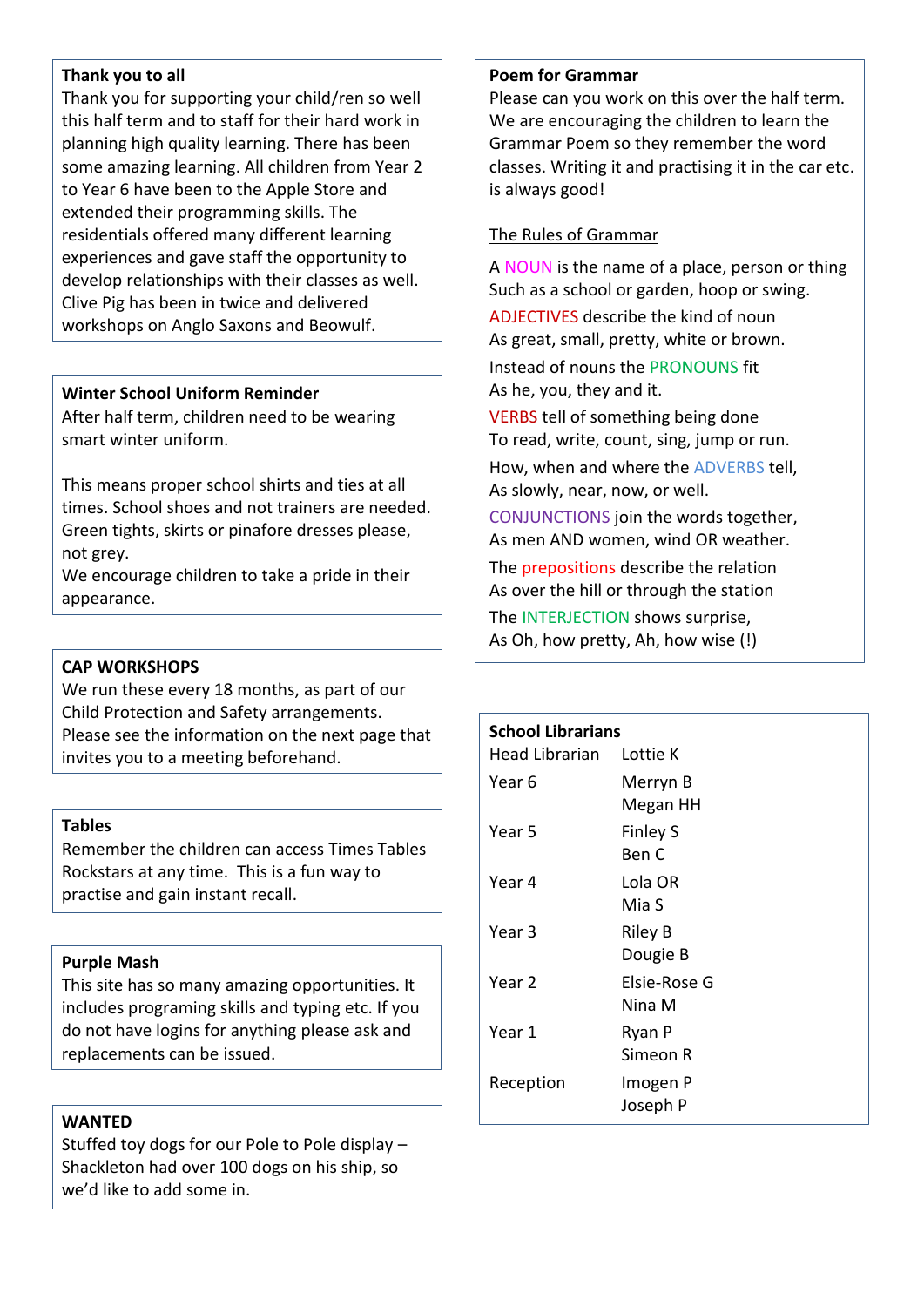| <b>AWARDS</b>                |                  |                                       |                  |
|------------------------------|------------------|---------------------------------------|------------------|
| Bookworm                     | Sam G            | Literacy                              | Ruby W           |
| Class Role Model             | Henry B          |                                       | Ruan H           |
| <b>Consistent Effort</b>     | Jake K           | Needlecraft                           | Simeon R         |
| Courtesty                    | Ben C            |                                       | Francesca A      |
| Demonstrating Values Lola OR |                  | Perseverance                          | <b>Bethany N</b> |
|                              | Seren W          |                                       | Isaac H          |
|                              | Tilly C          | Phonics                               | Noah K           |
| <b>Dinner Hall</b>           | Ethan H          | Player of the week (netball) Joseph O |                  |
| Eco                          | <b>Matthew S</b> | Positive Attitude                     | Cai C            |
| Effort                       | Georgia C        | Progress                              | Evie G           |
|                              | Harrison C       |                                       | Tommy C          |
|                              | Eliza F          |                                       | Poppy C          |
|                              | Rebecca J        | Reader of the week                    | <b>Edmund F</b>  |
|                              | Isla SH          | <b>Reading Progress</b>               | Meredith T       |
|                              | Isaac B          | <b>Reading Star</b>                   | Mawgan T         |
| English                      | Leyvyn S         |                                       | James H          |
|                              | Merryn H         | Resilience                            | George G         |
| Enthusiasm                   | Megan HH         |                                       | Shiloh S         |
| Excellence                   | Mackenzie P      |                                       | Norah C          |
|                              | Tom R            | School Ambassador                     | Megan D          |
|                              | Shea W           | <b>Science Effort</b>                 | William B        |
| Good Learning                | Anna G           | <b>Special Award</b>                  | Jack K           |
| <b>Good Manners</b>          | Seren W          | <b>Spelling Bee</b>                   | Olivia B         |
| <b>Growth Mindset</b>        | Ella W           | Star of the week                      | <b>Eddie T</b>   |
|                              | Jacob R          |                                       | Ben C            |
| <b>Helpfulness</b>           | Tilly G          | <b>Supporting Others</b>              | Rosie S          |
| Home Learner                 | William B        | Thinking                              | Emma D           |
| Kindness                     | Lois G           | Writer of the Week                    | Holly F          |
|                              |                  |                                       |                  |



Your CAP UK team will be running three-hour workshops with each class next week….

Come and meet us!



- $\checkmark$  Find out about our work
- $\checkmark$  Get top tips on how you can help keep your children safe in the modern world and help them to grow into strong, confident people.

Our workshops are designed to build children's confidence and self-esteem, they are lively and fun. Come and see what we do to teach children knowledge and strategies to deal with some of the more difficult aspects of growing up. We'll discuss keeping safe around bullies, the internet, strangers and known adults and answer any questions you may have.

**Our Parents' information session is your chance to see what we do, your chance to have your say, your chance to get advice, information and resources. Come along!**

Date: Wednesday 30 October Time: 2 – 3pm Place: SRG Meeting Room Book your place at the office. Parent workshop is not suitable for children.

*Connect with us online: Facebook: @safestrongfree wwwl.safestrongfree.org.uk*